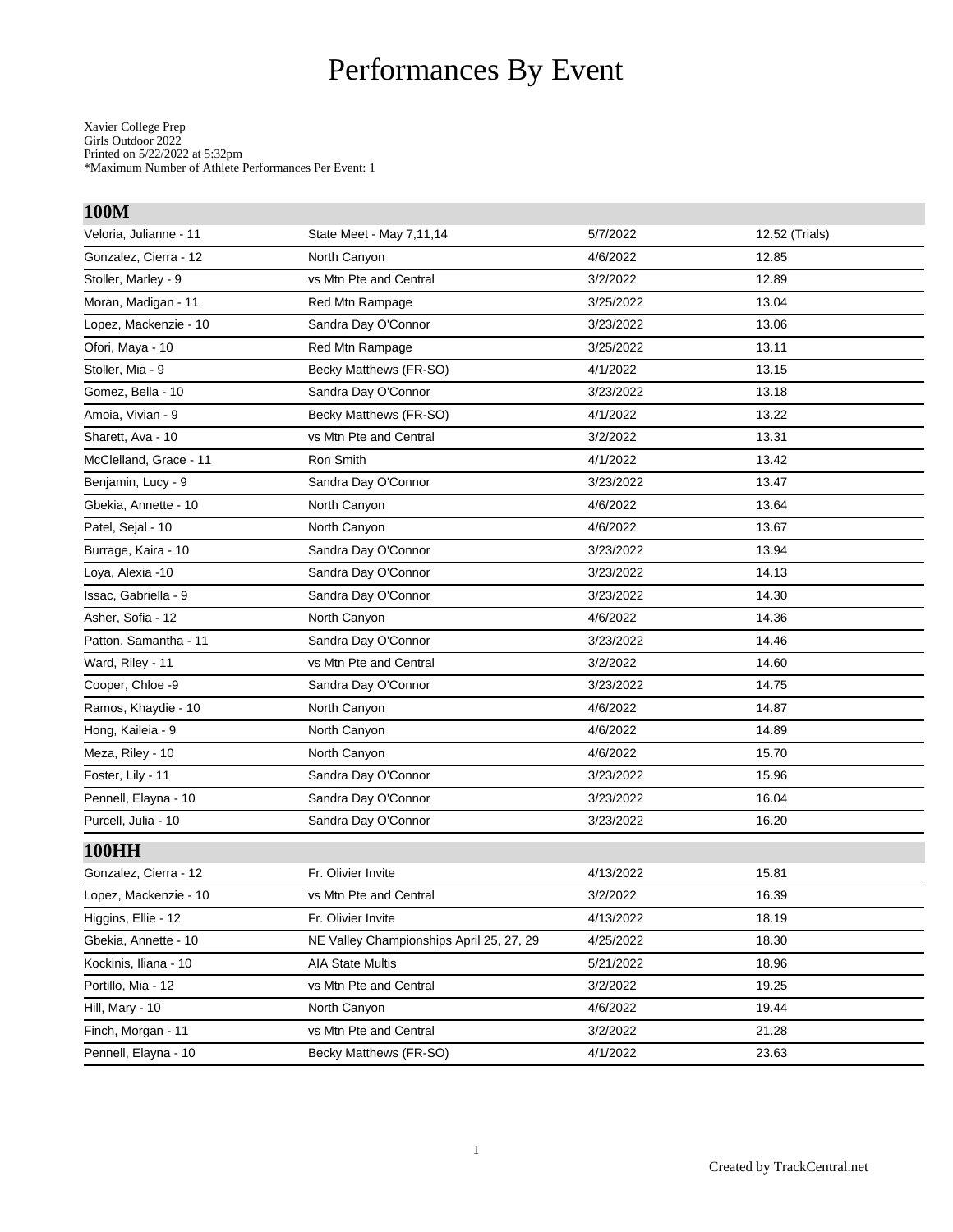| Loya, Alexia -10       | vs Mtn Pte and Central                   | 3/2/2022  | 24.25          |
|------------------------|------------------------------------------|-----------|----------------|
| <b>200M</b>            |                                          |           |                |
| Gonzalez, Cierra - 12  | <b>AIA State Multis</b>                  | 5/21/2022 | 26.12          |
| Gomez, Bella - 10      | Fr. Olivier Invite                       | 4/13/2022 | 26.34          |
| Veloria, Julianne - 11 | State Meet - May 7,11,14                 | 5/7/2022  | 26.36 (Trials) |
| Lopez, Mackenzie - 10  | North Canyon                             | 4/6/2022  | 26.39          |
| Moran, Madigan - 11    | NE Valley Championships April 25, 27, 29 | 4/25/2022 | 26.69          |
| Stoller, Marley - 9    | North Canyon                             | 4/6/2022  | 26.74          |
| Benjamin, Lucy - 9     | NE Valley Championships April 25, 27, 29 | 4/25/2022 | 27.06 (Trials) |
| Stoller, Mia - 9       | North Canyon                             | 4/6/2022  | 27.26          |
| Ofori, Maya - 10       | Becky Matthews (FR-SO)                   | 4/1/2022  | 27.27          |
| Higgins, Ellie - 12    | Fr. Olivier Invite                       | 4/13/2022 | 27.91          |
| Amoia, Vivian - 9      | North Canyon                             | 4/6/2022  | 28.01          |
| Sharett, Ava - 10      | vs Mtn Pte and Central                   | 3/2/2022  | 28.10          |
| Portillo, Mia - 12     | Sandra Day O'Connor                      | 3/23/2022 | 28.15          |
| Entz, Collins - 11     | Sandra Day O'Connor                      | 3/23/2022 | 28.20          |
| McClelland, Grace - 11 | Sandra Day O'Connor                      | 3/23/2022 | 28.24          |
| Gbekia, Annette - 10   | Sandra Day O'Connor                      | 3/23/2022 | 28.26          |
| Goforth, Tatum - 12    | North Canyon                             | 4/6/2022  | 28.87          |
| Patel, Sejal - 10      | North Canyon                             | 4/6/2022  | 29.05          |
| Asher, Sofia - 12      | Sandra Day O'Connor                      | 3/23/2022 | 29.28          |
| Burrage, Kaira - 10    | vs Mtn Pte and Central                   | 3/2/2022  | 29.29          |
| Loya, Alexia -10       | Sandra Day O'Connor                      | 3/23/2022 | 29.29          |
| Kramer, Tatum - 11     | Sandra Day O'Connor                      | 3/23/2022 | 29.45          |
| Finch, Morgan - 11     | vs Mtn Pte and Central                   | 3/2/2022  | 30.00          |
| Young, Naomi - 11      | North Canyon                             | 4/6/2022  | 30.06          |
| Kockinis, Iliana - 10  | <b>AIA State Multis</b>                  | 5/21/2022 | 30.35          |
| Ward, Riley - 11       | North Canyon                             | 4/6/2022  | 30.48          |
| Cooper, Chloe -9       | North Canyon                             | 4/6/2022  | 30.74          |
| Hong, Kaileia - 9      | Sandra Day O'Connor                      | 3/23/2022 | 30.75          |
| Ramos, Khaydie - 10    | vs Mtn Pte and Central                   | 3/2/2022  | 31.13          |
| Bianchi, Grace - 11    | North Canyon                             | 4/6/2022  | 31.22          |
| Foster, Lily - 11      | North Canyon                             | 4/6/2022  | 32.75          |
| Pennell, Elayna - 10   | North Canyon                             | 4/6/2022  | 33.95          |
| Melendez, Alma - 11    | North Canyon                             | 4/6/2022  | 34.65          |
| Purcell, Julia - 10    | Sandra Day O'Connor                      | 3/23/2022 | 34.69          |
| 300IH                  |                                          |           |                |
| Burrage, Kaira - 10    | NE Valley Championships April 25, 27, 29 | 4/25/2022 | 47.63          |
| Lopez, Mackenzie - 10  | Becky Matthews (FR-SO)                   | 4/1/2022  | 47.80          |
| Finch, Morgan - 11     | Ron Smith                                | 4/1/2022  | 50.98          |
| Entz, Collins - 11     | Sandra Day O'Connor                      | 3/23/2022 | 51.25          |
| Higgins, Ellie - 12    | North Canyon                             | 4/6/2022  | 51.94          |
| Portillo, Mia - 12     | North Canyon                             | 4/6/2022  | 52.36          |
| McClelland, Grace - 11 | <b>Rattler Booster</b>                   | 3/18/2022 | 53.18          |
| Ehmann, Callie - 11    | vs Mtn Pte and Central                   | 3/2/2022  | 58.34          |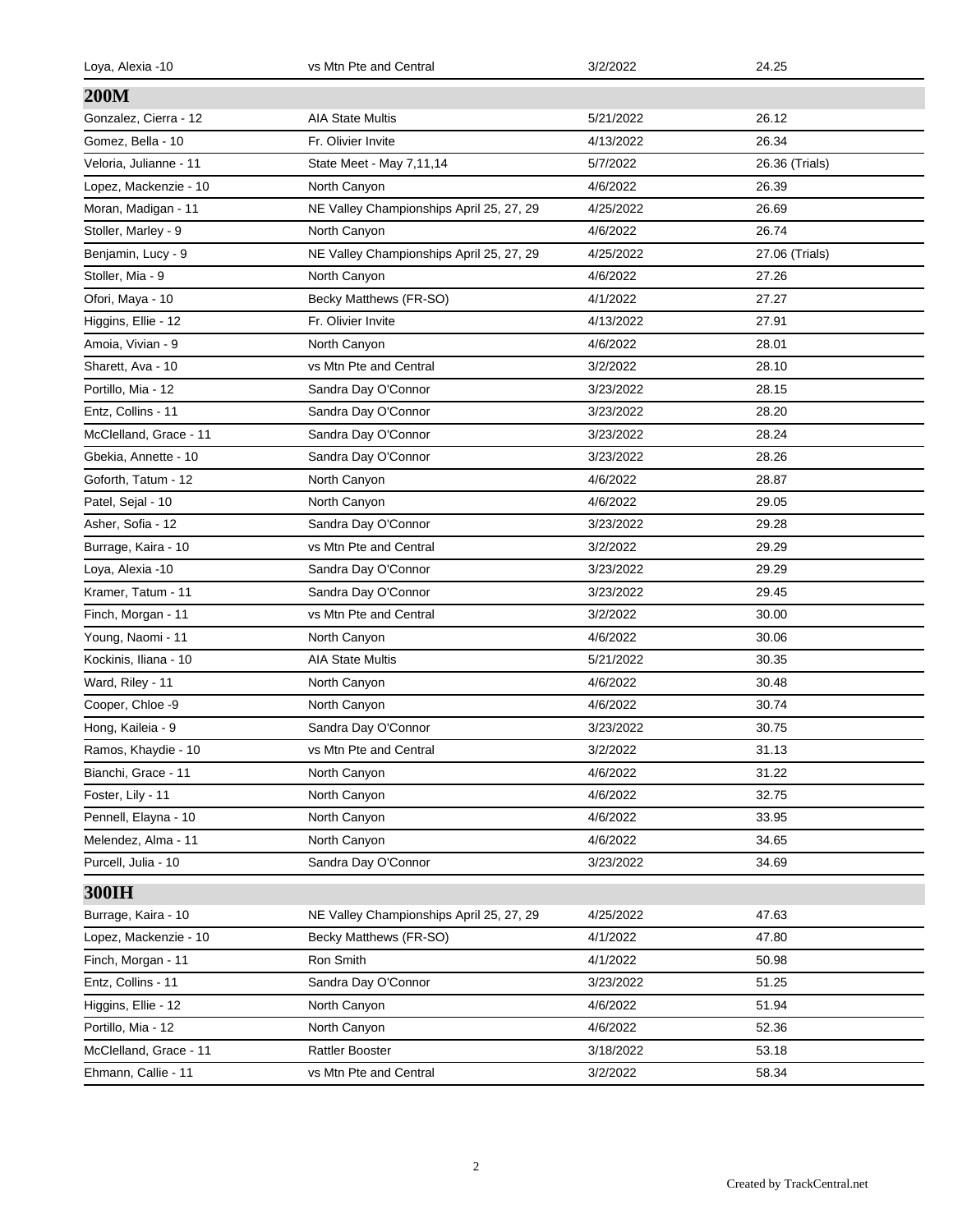## **400M**

| 400M                          |                                          |           |                  |
|-------------------------------|------------------------------------------|-----------|------------------|
| Stoller, Marley - 9           | State Meet - May 7,11,14                 | 5/7/2022  | 58.12            |
| Gomez, Bella - 10             | <b>Chandler Rotary</b>                   | 3/26/2022 | 59.86            |
| Veloria, Julianne - 11        | Ron Smith                                | 4/1/2022  | 1:00.50          |
| Stoller, Mia - 9              | <b>Chandler Rotary</b>                   | 3/26/2022 | 1:00.77          |
| Lopez, Mackenzie - 10         | <b>AMDG Invitational</b>                 | 3/18/2022 | 1:01.76          |
| Patel, Sejal - 10             | vs Mtn Pte and Central                   | 3/2/2022  | 1:02.03          |
| Benitez, Maria - 12           | Sandra Day O'Connor                      | 3/23/2022 | 1:02.59          |
| Amoia, Vivian - 9             | Fr. Olivier Invite                       | 4/13/2022 | 1:03.02          |
| Benjamin, Lucy - 9            | Fr. Olivier Invite                       | 4/13/2022 | 1:03.03          |
| Goforth, Tatum - 12           | North Canyon                             | 4/6/2022  | 1:03.21          |
| Young, Naomi - 11             | North Canyon                             | 4/6/2022  | 1:05.43          |
| Moran, Madigan - 11           | Sandra Day O'Connor                      | 3/23/2022 | 1:06.23          |
| Burrage, Kaira - 10           | <b>Rattler Booster</b>                   | 3/18/2022 | 1:06.30          |
| Sharett, Ava - 10             | Red Mtn Rampage                          | 3/25/2022 | 1:06.92          |
| Gutierrez Moreno, Jimena - 10 | North Canyon                             | 4/6/2022  | 1:08.85          |
| Loya, Alexia -10              | North Canyon                             | 4/6/2022  | 1:09.22          |
| Kramer, Tatum - 11            | Sandra Day O'Connor                      | 3/23/2022 | 1:09.34          |
| Bianchi, Grace - 11           | Red Mtn Rampage                          | 3/25/2022 | 1:10.53          |
| Hong, Kaileia - 9             | North Canyon                             | 4/6/2022  | 1:11.04          |
| Houle, Elle - 9               | North Canyon                             | 4/6/2022  | 1:11.94          |
| Luna, Ade - 10                | North Canyon                             | 4/6/2022  | 1:12.23          |
| Mostoller, Maggie - 9         | North Canyon                             | 4/6/2022  | 1:12.82          |
| Bourque, Lily - 9             | North Canyon                             | 4/6/2022  | 1:14.07          |
| Ramos, Khaydie - 10           | North Canyon                             | 4/6/2022  | 1:14.30          |
| Lopez, Zoe - 10               | North Canyon                             | 4/6/2022  | 1:14.39          |
| Vietor, Caroline - 9          | North Canyon                             | 4/6/2022  | 1:15.18          |
| Corona, Sophie - 10           | North Canyon                             | 4/6/2022  | 1:17.25          |
| Anderson, Blakely - 10        | North Canyon                             | 4/6/2022  | 1:19.79          |
| Hilsabeck, Ellie - 9          | North Canyon                             | 4/6/2022  | 1:20.42          |
| Cooper, Chloe -9              | vs Mtn Pte and Central                   | 3/2/2022  | 1:22.14          |
| Meza, Riley - 10              | Sandra Day O'Connor                      | 3/23/2022 | 1:23.63          |
| George, Genevieve - 9         | North Canyon                             | 4/6/2022  | 1:24.18          |
| <b>800M</b>                   |                                          |           |                  |
| Goforth, Tatum - 12           | State Meet - May 7,11,14                 | 5/7/2022  | 2:18.21          |
| Brown, Reese - 11             | NE Valley Championships April 25, 27, 29 | 4/25/2022 | 2:22.87 (Trials) |
| Young, Naomi - 11             | NE Valley Championships April 25, 27, 29 | 4/25/2022 | 2:27.46          |
| Graf, Kylie - 11              | DV Last Chance                           | 4/30/2022 | 2:28.98          |
| Beaver, Lily - 10             | Scottsdale Distance Classic              | 4/8/2022  | 2:29.72          |
| Gomez, Bella - 10             | Becky Matthews (FR-SO)                   | 4/1/2022  | 2:31.47          |
| Stoller, Mia - 9              | vs Mtn Pte and Central                   | 3/2/2022  | 2:33.50          |
| Benitez, Maria - 12           | <b>AMDG Invitational</b>                 | 3/18/2022 | 2:33.57          |
| Higgins, Ellie - 12           | Red Mtn Rampage                          | 3/25/2022 | 2:36.40          |
| Russo, Julia - 10             | Sandra Day O'Connor                      | 3/23/2022 | 2:36.8           |
| Alaimo, Catherine - 12        | Aztec Inv                                | 3/5/2022  | 2:38.67          |
| Burns, Ansley - 12            | <b>Rattler Booster</b>                   | 3/18/2022 | 2:40.31          |
| Gonzalez, Cierra - 12         | <b>AIA State Multis</b>                  | 5/21/2022 | 2:41.62          |
| Gutierrez Moreno, Jimena - 10 | Fr. Olivier Invite                       | 4/13/2022 | 2:41.74          |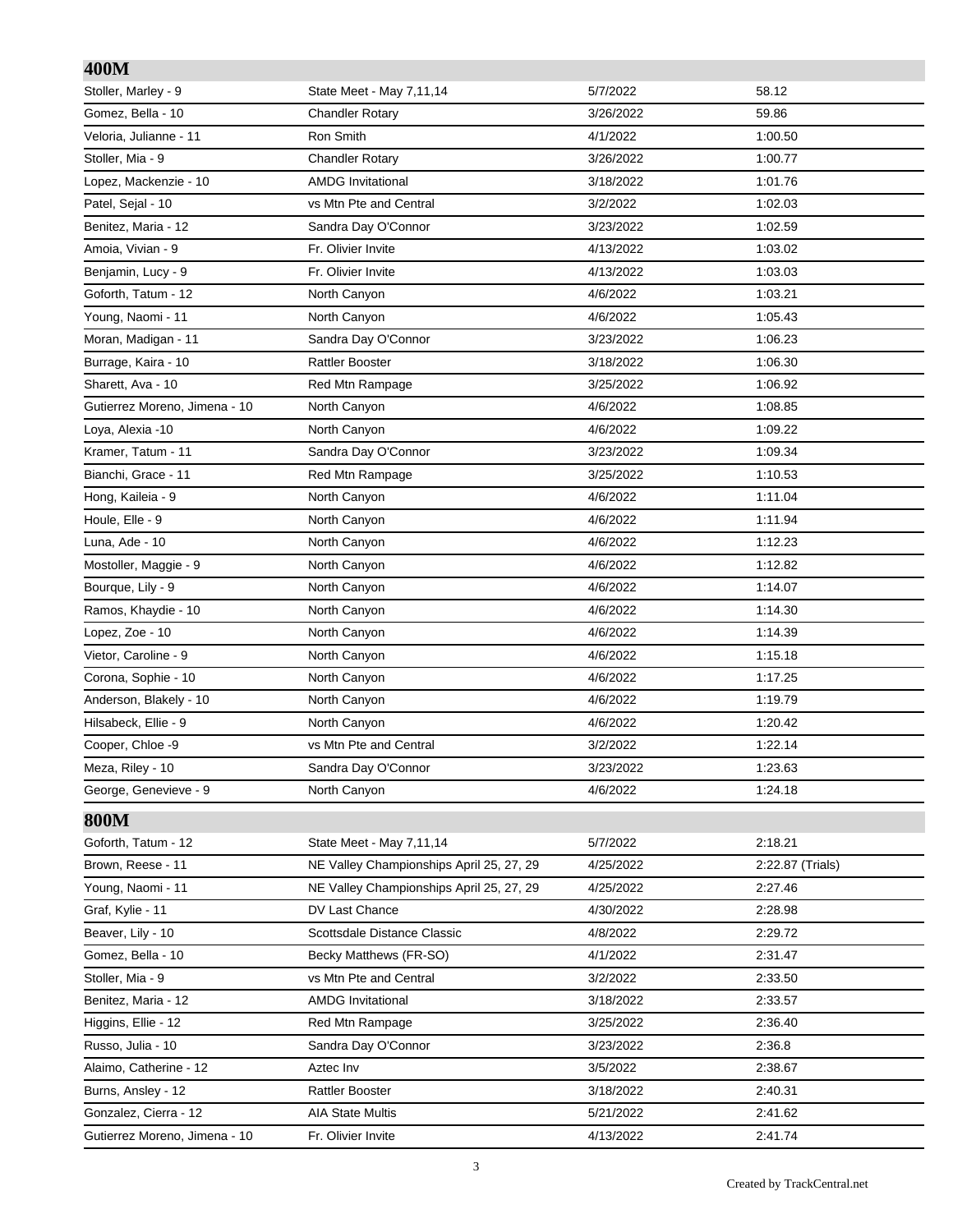| Manuelito, Emily - 11   | North Canyon                             | 4/6/2022  | 2:43.10 |
|-------------------------|------------------------------------------|-----------|---------|
| Patton, Samantha - 11   | North Canyon                             | 4/6/2022  | 2:46.90 |
| Bourque, Lily - 9       | Red Mtn Rampage                          | 3/25/2022 | 2:47.36 |
| Melendez, Alma - 11     | North Canyon                             | 4/6/2022  | 2:47.80 |
| Cerniglia, Isabella - 9 | North Canyon                             | 4/6/2022  | 2:48.90 |
| Corona, Sophie - 10     | North Canyon                             | 4/6/2022  | 2:52.50 |
| Luna, Ade - 10          | North Canyon                             | 4/6/2022  | 2:53.30 |
| Houle, Elle - 9         | Sandra Day O'Connor                      | 3/23/2022 | 2:55.1  |
| Hill, Mary - 10         | Sandra Day O'Connor                      | 3/23/2022 | 2:55.9  |
| Feix, Mia - 11          | North Canyon                             | 4/6/2022  | 2:59.00 |
| Arkeveld, Sarai - 11    | vs Mtn Pte and Central                   | 3/2/2022  | 3:00.30 |
| George, Genevieve - 9   | vs Mtn Pte and Central                   | 3/2/2022  | 3:04.10 |
| Kockinis, Iliana - 10   | Fr. Olivier Invite                       | 4/13/2022 | 3:04.10 |
| Foster, Lily - 11       | Sandra Day O'Connor                      | 3/23/2022 | 3:04.4  |
| Babawi, Dima - 9        | vs Mtn Pte and Central                   | 3/2/2022  | 3:05.10 |
| Anderson, Blakely - 10  | Sandra Day O'Connor                      | 3/23/2022 | 3:06.2  |
| Ferrigno, Carina - 9    | Sandra Day O'Connor                      | 3/23/2022 | 3:07.0  |
| Luna, Ade - 10          | vs Mtn Pte and Central                   | 3/2/2022  | 3:09.00 |
| Lopez, Zoe - 10         | vs Mtn Pte and Central                   | 3/2/2022  | 3:09.50 |
| Burgoz, Bri - 9         | Sandra Day O'Connor                      | 3/23/2022 | 3:10.4  |
| Atienzo, Itzel - 10     | North Canyon                             | 4/6/2022  | 3:14.40 |
| Shilliday, Maddy - 9    | vs Mtn Pte and Central                   | 3/2/2022  | 3:21.90 |
| 1600M                   |                                          |           |         |
| Brown, Reese - 11       | <b>AMDG</b> Invitational                 | 3/18/2022 | 5:20.77 |
| Wheeling, Hannah - 12   | Scottsdale Distance Classic              | 4/8/2022  | 5:23.44 |
| Alaimo, Catherine - 12  | <b>AMDG Invitational</b>                 | 3/18/2022 | 5:28.04 |
| Graf, Kylie - 11        | NE Valley Championships April 25, 27, 29 | 4/25/2022 | 5:36.03 |
| Hinkle, Nora - 11       | Scottsdale Distance Classic              | 4/8/2022  | 5:43.31 |
| Mahoney, Macarthy - 12  | Red Mtn Rampage                          | 3/25/2022 | 5:48.06 |
| Mostoller, Maggie - 9   | Red Mtn Rampage                          | 3/25/2022 | 5:54.58 |
| Burns, Ansley - 12      | North Canyon                             | 4/6/2022  | 5:57.00 |
| Melendez, Alma - 11     | Fr. Olivier Invite                       | 4/13/2022 | 5:58.04 |
| Vietor, Caroline - 9    | Fr. Olivier Invite                       | 4/13/2022 | 6:03.61 |
| Manuelito, Emily - 11   | Fr. Olivier Invite                       | 4/13/2022 | 6:05.60 |
| Corona, Sophie - 10     | Becky Matthews (FR-SO)                   | 4/1/2022  | 6:21.21 |
| Hilsabeck, Ellie - 9    | Sandra Day O'Connor                      | 3/23/2022 | 6.27.4  |
| Zaveri, Karina - 9      | Sandra Day O'Connor                      | 3/23/2022 | 6:28.2  |
| Charles, Olivia - 11    | Red Mtn Rampage                          | 3/25/2022 | 6:28.75 |
| Findlay, Susan - 10     | Fr. Olivier Invite                       | 4/13/2022 | 6:35.84 |
| Feix, Mia - 11          | North Canyon                             | 4/6/2022  | 6:37.10 |
| Nagaraj, Maya - 10      | Fr. Olivier Invite                       | 4/13/2022 | 6:38.09 |
| Arkeveld, Sarai - 11    | vs Mtn Pte and Central                   | 3/2/2022  | 6.38.1  |
| Hill, Mary - 10         | North Canyon                             | 4/6/2022  | 6:48.10 |
| Luna, Ade - 10          | vs Mtn Pte and Central                   | 3/2/2022  | 6.51.6  |
|                         |                                          |           |         |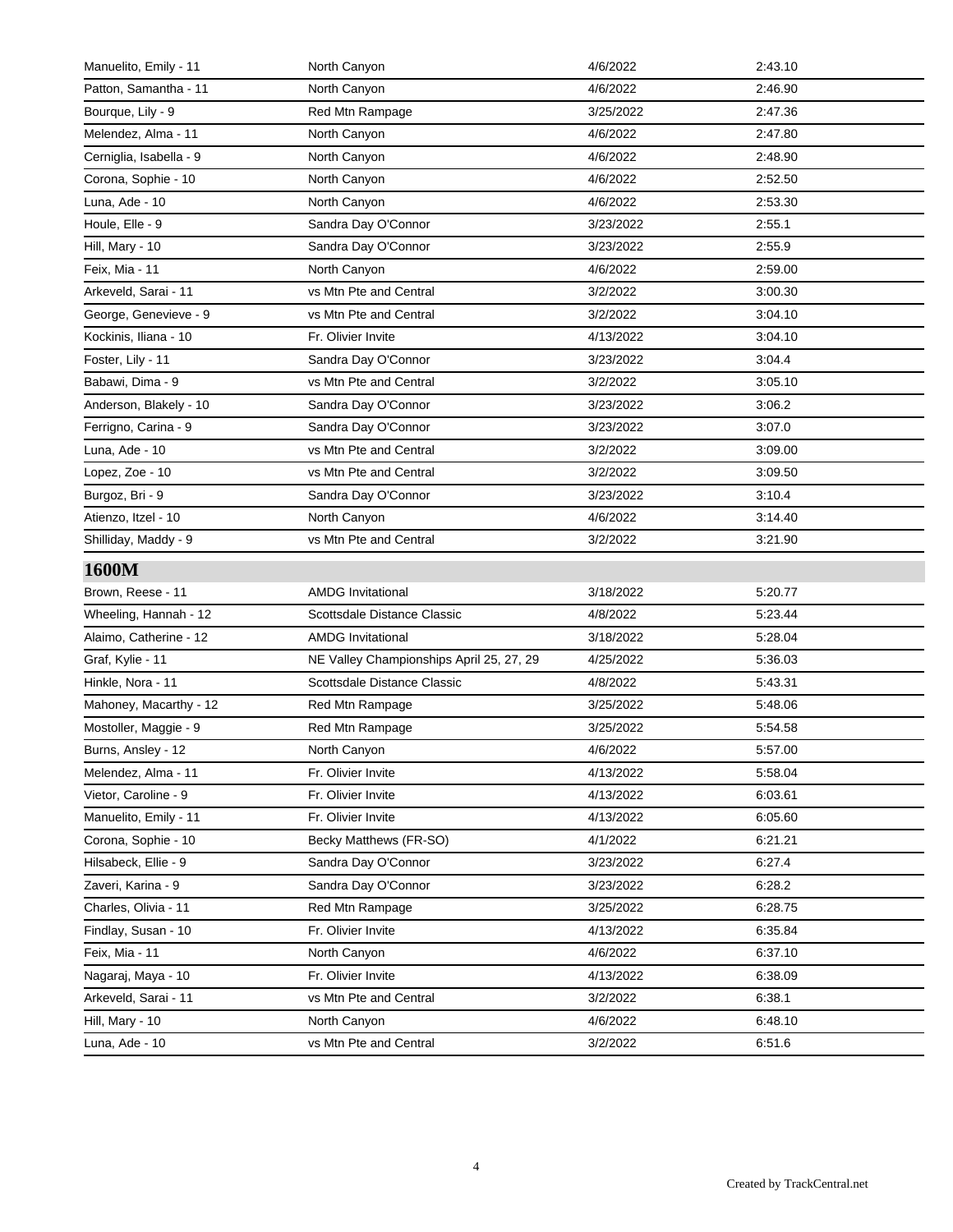## **3200M** Brown, Reese - 11 **State Meet - May 7,11,14** 5/7/2022 5/7/2022 5/7/2022 5/7/2022 5/7/2022 5/7/2022 5/7/2022 5/7/2022 5/7/2022 5/7/2022 5/7/2022 5/7/2022 5/7/2022 5/7/2022 5/7/2022 5/7/2022 5/7/2022 5/7/2022 5/7/2022 5/7/20 Wheeling, Hannah - 12 Top of the Mtn 4/12/2022 4/12/2022 11:39.90 Hinkle, Nora - 11 **Fr.** Olivier Invite **11:59.49** The May 12:59.49 Graf, Kylie - 11 Scottsdale Distance Classic 4/8/2022 12:25.47 Goodman, Summer - 10 **Aztec Inv** Aztec Inv 3/5/2022 3/6/2022 12:53.61 Mostoller, Maggie - 9 **Aztec Inv Axtec Inv** 3/5/2022 12:54.35 Mahoney, Macarthy - 12 **Rattler Booster 3/18/2022** 3/18/2022 12:57.67 Charles, Olivia - 11 Aztec Inv 3/5/2022 12:58.03 Vietor, Caroline - 9 **Scottsdale Distance Classic** 4/8/2022 13:23.75 Melendez, Alma - 11 **Fr.** Olivier Invite **1998** 14/13/2022 13:30.14 Manuelito, Emily - 11 vs Mtn Pte and Central 13/2002 3/2/2022 13:31.2 Maroufkani, Sophia - 10 Fr. Olivier Invite 1996 13:48.77 Hilsabeck, Ellie - 9 **Fr.** Olivier Invite **19 Communist 12:53.56** Communist 2002 2004/13/2022 Zaveri, Karina - 9 vs Mtn Pte and Central 3/2/2022 14:08.2 Nagaraj, Maya - 10 vs Mtn Pte and Central 3/2/2022 14:09.4 Findlay, Susan - 10 **by Supplem 2018** vs Mtn Pte and Central **14:11.9** 3/2/2022 14:11.9 Titus, Bella - 11 vs Mtn Pte and Central 3/2/2022 14:13.1 Bourque, Lily - 9 vs Mtn Pte and Central 3/2/2022 14:26.8 Luna, Ade - 10 Red Mtn Rampage 3/25/2022 15:47.29 **Discus** Soderstrom, Elena - 12 North Canyon **1/6/2022** 98-05 Ubom, Aymara - 10 NE Valley Championships April 25, 27, 29 4/25/2022 83-07 Ehmann, Callie - 11 NE Valley Championships April 25, 27, 29 4/25/2022 77-08 Montoya, Lis - 10 Fr. Olivier Invite 4/13/2022 74-05 Feix, Mia - 11 Ron Smith 4/1/2022 60-03 Alaimo, Emily - 10 **Becky Matthews (FR-SO)** 4/1/2022 4/1/2022 59-00 Singh, Sofia - 10 North Canyon 4/6/2022 51-10 **High Jump** Gonzalez, Cierra - 12 **AIA State Multis 5/21/2022** 5-02.50 Higgins, Ellie - 12 **Ron Smith 19 and Allie's Contract Allie** Allie - 12 and 4/1/2022 4-11.00 Kockinis, Iliana - 10 **Becky Matthews (FR-SO)** and the detailed the detailed the detailed the detailed the detail Kramer, Tatum - 11 **Sandra Day O'Connor** 1 3/23/2022 4-06.00 Portillo, Mia - 12 **Portillo, Mia - 12** Actual Rattler Booster **3/18/2022** 4-04.00 Asher, Sofia - 12 **Aztec Inv Aztec Inv 3/5/2022** 4-00.00 **Javelin Throw** Higgins, Ellie - 12 **Fr. Olivier Invite 12 Higgins**, Ellie - 12 **93-07** Ward, Riley - 11 **Red Mtn Rampage 12 Contract 2012** 3/25/2022 89-07 Soderstrom, Elena - 12 **Aztec Inv** Aztec Inv 3/5/2022 82-00 Ehmann, Callie - 11 **DV Last Chance 19-09 12-11 2010 4/30/2022 79-09** Kockinis, Iliana - 10 **AIA State Multis** 60-03 **60-03** 60-03 Gonzalez, Cierra - 12 **AIA State Multis** 6/21/2022 59-00

Asher, Sofia - 12 **Red Mtn Rampage 12 Red Mtn Rampage** 3/25/2022 45-02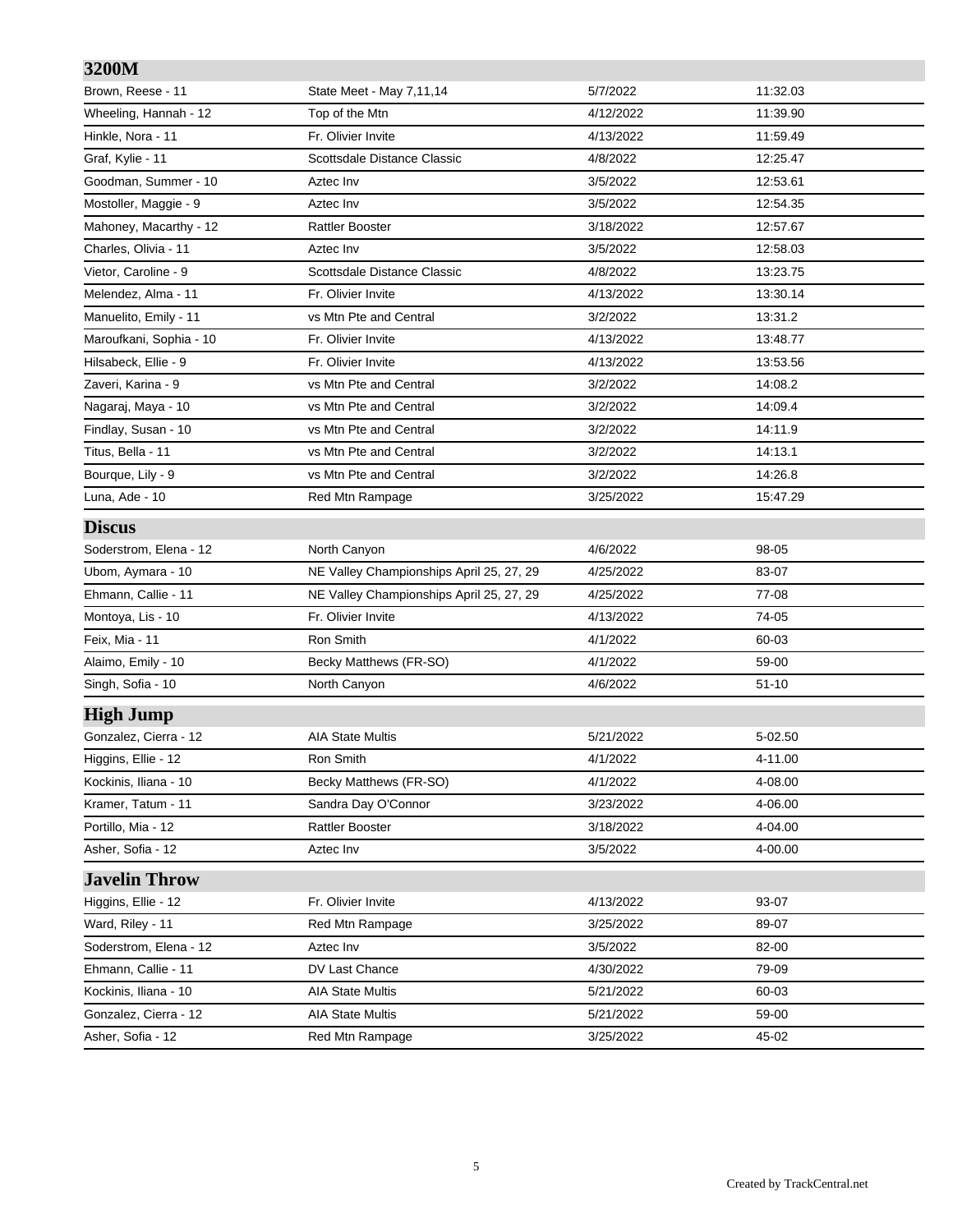| <b>Long Jump</b>                 |                                          |           |          |  |
|----------------------------------|------------------------------------------|-----------|----------|--|
| Gonzalez, Cierra - 12            | State Meet - May 7,11,14                 | 5/7/2022  | 18-00.00 |  |
| Ward, Riley - 11                 | Fr. Olivier Invite                       | 4/13/2022 | 16-00.00 |  |
| Amoia, Vivian - 9                | Fr. Olivier Invite                       | 4/13/2022 | 15-10.00 |  |
| Asher, Sofia - 12                | Sandra Day O'Connor                      | 3/23/2022 | 15-08.25 |  |
| Higgins, Ellie - 12              | Aztec Inv                                | 3/5/2022  | 15-07.75 |  |
| Issac, Gabriella - 9             | Sandra Day O'Connor                      | 3/23/2022 | 14-08.25 |  |
| Gomez, Bella - 10                | vs Mtn Pte and Central                   | 3/2/2022  | 14-08.00 |  |
| Kockinis, Iliana - 10            | Fr. Olivier Invite                       | 4/13/2022 | 14-07.25 |  |
| Stoller, Marley - 9              | vs Mtn Pte and Central                   | 3/2/2022  | 14-06.50 |  |
| Gbekia, Annette - 10             | Red Mtn Rampage                          | 3/25/2022 | 14-02.00 |  |
| Benjamin, Lucy - 9               | vs Mtn Pte and Central                   | 3/2/2022  | 13-04.75 |  |
| <b>Pole Vault</b>                |                                          |           |          |  |
| Allen, Avery - 12                | Aztec Inv                                | 3/5/2022  | 12-00.00 |  |
| <b>Shot Put</b>                  |                                          |           |          |  |
| Soderstrom, Elena - 12           | <b>AMDG Invitational</b>                 | 3/18/2022 | 32-03.00 |  |
| Higgins, Ellie - 12              | Sandra Day O'Connor                      | 3/23/2022 | 28-07.50 |  |
| Asher, Sofia - 12                | North Canyon                             | 4/6/2022  | 26-05.50 |  |
| Ehmann, Callie - 11              | NE Valley Championships April 25, 27, 29 | 4/25/2022 | 26-03.00 |  |
| Montoya, Lis - 10                | North Canyon                             | 4/6/2022  | 26-00.00 |  |
| Kockinis, Iliana - 10            | Fr. Olivier Invite                       | 4/13/2022 | 25-09.50 |  |
| Gonzalez, Cierra - 12            | North Canyon                             | 4/6/2022  | 24-10.50 |  |
| Ubom, Aymara - 10                | North Canyon                             | 4/6/2022  | 23-10.00 |  |
| Singh, Sofia - 10                | Sandra Day O'Connor                      | 3/23/2022 | 21-07.00 |  |
| Alaimo, Emily - 10               | North Canyon                             | 4/6/2022  | 21-03.00 |  |
| Alaimo, Catherine - 12           | <b>Rattler Booster</b>                   | 3/18/2022 | 17-06.00 |  |
| <b>Triple Jump</b>               |                                          |           |          |  |
| Asher, Sofia - 12                | North Canyon                             | 4/6/2022  | 31-08.00 |  |
| <b>Heptathlon</b>                |                                          |           |          |  |
| Gonzalez, Cierra - 12            | Fr. Olivier Invite                       | 4/13/2022 | 3782     |  |
| Higgins, Ellie - 12              | Fr. Olivier Invite                       | 4/13/2022 | 3582     |  |
| Kockinis, Iliana - 10            | <b>AIA State Multis</b>                  | 5/21/2022 | 2652     |  |
| $\mathbf{v}$ za oon $\mathbf{r}$ |                                          |           |          |  |

#### **4X100M**

| 1<br>2                        | State Meet - May 7,11,14 5/7/2022 - 49.15<br>Ofori, Maya - 10<br>Moran, Madigan - 11 |
|-------------------------------|--------------------------------------------------------------------------------------|
| 3                             | Stoller, Marley - 9                                                                  |
| 4                             | Gonzalez, Cierra - 12                                                                |
| North Canyon 4/6/2022 - 49.19 |                                                                                      |
| 1                             | Ofori, Maya - 10                                                                     |
| 2                             | Moran, Madigan - 11                                                                  |
| 3                             | Gomez, Bella - 10                                                                    |
| 4                             | Stoller, Marley - 9                                                                  |
|                               | State Meet - May 7,11,14 5/7/2022 - 49.22 (Trials Team)                              |
| 1                             | Ofori, Maya - 10                                                                     |
| 2                             | Moran, Madigan - 11                                                                  |
| 3                             | Stoller, Marley - 9                                                                  |
| 4                             | Gonzalez, Cierra - 12                                                                |
|                               | NE Valley Championships April 25, 27, 29 4/25/2022 - 49.59 (Trials Team)             |
| 1                             | Ofori, Maya - 10                                                                     |
| 2                             | Veloria, Julianne - 11                                                               |
| 3                             | Lopez, Mackenzie - 10                                                                |
| 4                             | Gonzalez, Cierra - 12                                                                |
|                               |                                                                                      |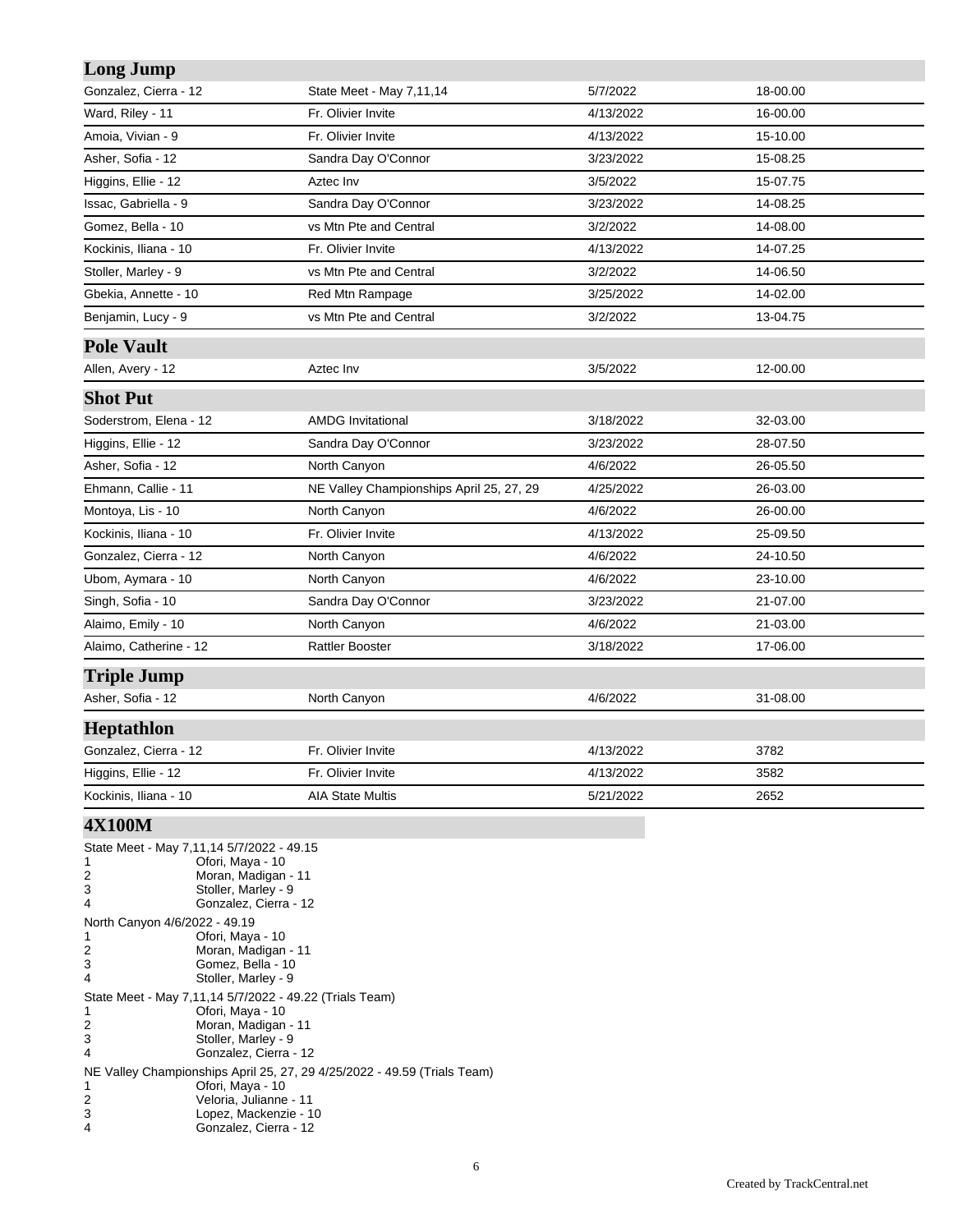| Fr. Olivier Invite 4/13/2022 - 49.74 |                                                            |
|--------------------------------------|------------------------------------------------------------|
| 1                                    | Ofori, Maya - 10                                           |
| 2                                    | Stoller, Marley - 9                                        |
| 3                                    | Stoller, Mia - 9                                           |
| 4                                    | Veloria, Julianne - 11                                     |
|                                      | NE Valley Championships April 25, 27, 29 4/25/2022 - 49.92 |
| 1                                    | Ofori, Maya - 10                                           |
| 2                                    | Moran, Madigan - 11                                        |
| 3                                    | Stoller, Marley - 9                                        |
| 4                                    | Gonzalez, Cierra - 12                                      |
| AMDG Invitational 3/18/2022 - 50.32  |                                                            |
| 1                                    | Ofori, Maya - 10                                           |
| 2                                    | Moran, Madigan - 11                                        |
| 3                                    | Gomez, Bella - 10                                          |
| $\overline{4}$                       | Stoller, Marley - 9                                        |
| Aztec Inv 3/5/2022 - 50.76           |                                                            |
| 1                                    | Ofori, Maya - 10                                           |
| 2                                    | Moran, Madigan - 11                                        |
| 3                                    | Sharett, Ava - 10                                          |
| 4                                    | Stoller, Marley - 9                                        |
| Rattler Booster 3/18/2022 - 50.79    |                                                            |
| 1                                    | Ofori, Maya - 10                                           |
| 2                                    | Moran, Madigan - 11                                        |
| 3                                    | Gomez, Bella - 10                                          |
| 4                                    | Stoller, Marley - 9                                        |
|                                      | North Canyon 4/6/2022 - 1:00.34 (B Team)                   |
| 1                                    | Finch, Morgan - 11                                         |
| 2                                    | Meza, Riley - 10                                           |
| 3                                    | Pennell, Elayna - 10                                       |
| $\overline{4}$                       | Foster, Lily - 11                                          |
|                                      |                                                            |

# **4X400M**

|                                        | State Meet - May 7,11,14 5/7/2022 - 4:00.32 (Trials Team)                  |       |
|----------------------------------------|----------------------------------------------------------------------------|-------|
| 1                                      | Stoller, Marley - 9                                                        | 60.22 |
| 2                                      | Gomez, Bella - 10                                                          | 58.98 |
| 3                                      | Veloria, Julianne - 11                                                     | 59.18 |
| 4                                      | Lopez, Mackenzie - 10                                                      | 61.94 |
|                                        | State Meet - May 7,11,14 5/7/2022 - 4:01.04                                |       |
| 1                                      | Lopez, Mackenzie - 10                                                      | 62.31 |
| 2                                      | Gomez, Bella - 10                                                          | 60.18 |
| 3                                      | Veloria, Julianne - 11                                                     | 59.99 |
| 4                                      | Stoller, Marley - 9                                                        | 58.56 |
| Chandler Rotary 3/26/2022 - 4:01.59    |                                                                            |       |
| 1                                      | Lopez, Mackenzie - 10                                                      | 60.7  |
| 2                                      | Gomez, Bella - 10                                                          | 59.7  |
| 3                                      | Stoller, Marley - 9                                                        | 59.7  |
| 4                                      | Stoller, Mia - 9                                                           | 61.5  |
|                                        | NE Valley Championships April 25, 27, 29 4/25/2022 - 4:01.80               |       |
| 1                                      | Stoller, Marley - 9                                                        | 61.60 |
| 2                                      | Stoller, Mia - 9                                                           | 60.25 |
| 3                                      | Lopez, Mackenzie - 10                                                      | 60.23 |
| 4                                      | Gomez, Bella - 10                                                          | 59.72 |
| Fr. Olivier Invite 4/13/2022 - 4:07.10 |                                                                            |       |
| 1                                      | Veloria, Julianne - 11                                                     |       |
| 2                                      | Gomez, Bella - 10                                                          |       |
| 3                                      | Stoller, Mia - 9                                                           |       |
| 4                                      | Stoller, Marley - 9                                                        |       |
|                                        | NE Valley Championships April 25, 27, 29 4/25/2022 - 4:07.18 (Trials Team) |       |
| 1                                      | Veloria, Julianne - 11                                                     |       |
| 2                                      | Gomez, Bella - 10                                                          |       |
| 3                                      | Moran, Madigan - 11                                                        |       |
| 4                                      | Stoller, Marley - 9                                                        |       |
| Rattler Booster 3/18/2022 - 4:08.11    |                                                                            |       |
| 1                                      | Stoller, Mia - 9                                                           |       |
| 2                                      | Gomez, Bella - 10                                                          |       |
| 3                                      | Stoller, Marley - 9                                                        |       |
| 4                                      | Higgins, Ellie - 12                                                        |       |
|                                        | vs Mtn Pte and Central 3/2/2022 - 4:16.23                                  |       |
| 1                                      | Leg, A                                                                     |       |
| 2                                      | Leg, B                                                                     |       |
| 3                                      | Leg, C                                                                     |       |
| 4                                      | Leg, D                                                                     |       |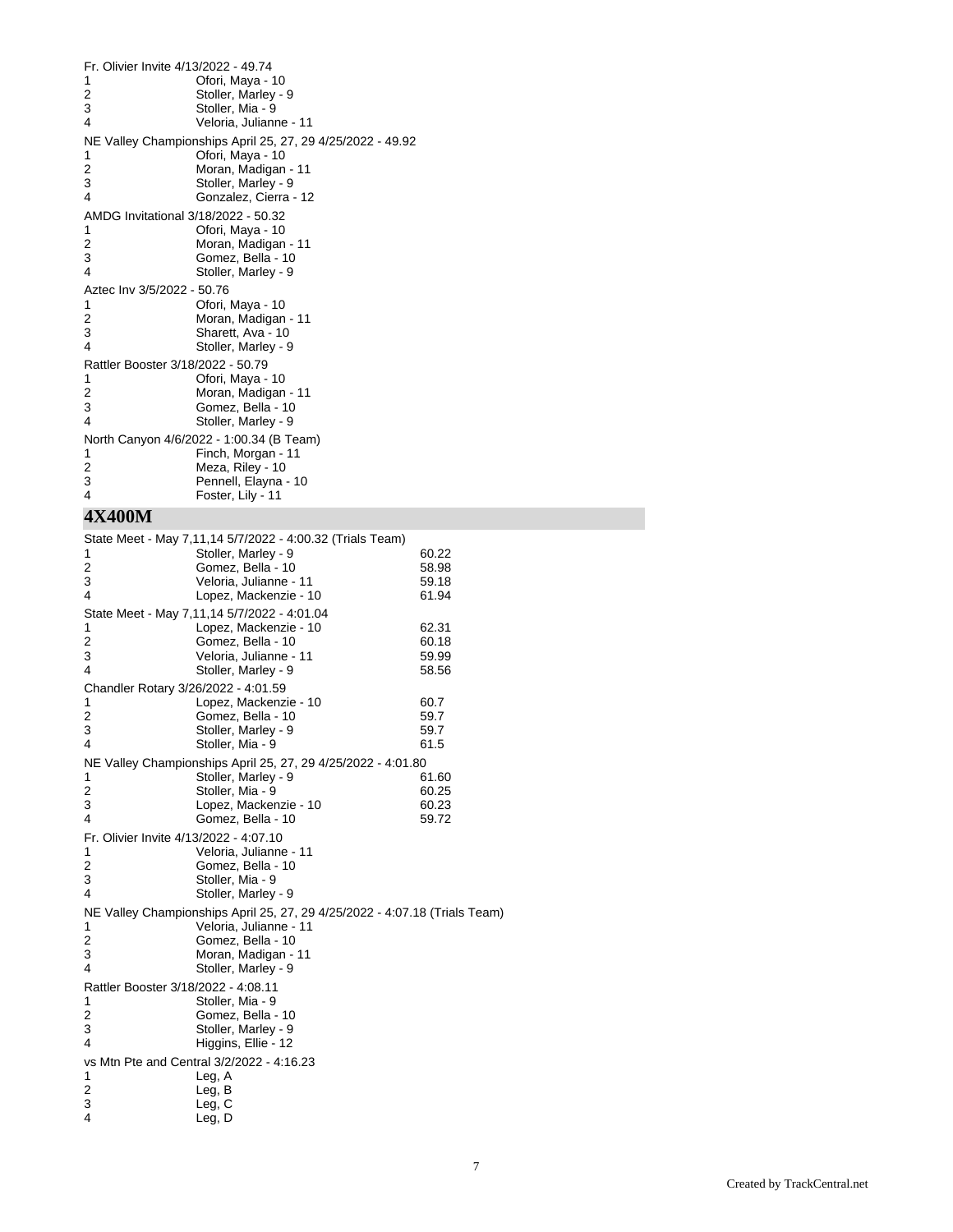|                                      | Fr. Olivier Invite 4/13/2022 - 4:19.32 (B Team)              |                    |
|--------------------------------------|--------------------------------------------------------------|--------------------|
| 1                                    | Amoia, Vivian - 9                                            |                    |
| 2<br>3                               | Benjamin, Lucy - 9<br>Burrage, Kaira - 10                    |                    |
| 4                                    | Beaver, Lily - 10                                            |                    |
|                                      | Becky Matthews (FR-SO) 4/1/2022 - 4:21.75                    |                    |
| 1<br>2                               | Benjamin, Lucy - 9<br>Patel, Sejal - 10                      | 67.5<br>68.3       |
| 3                                    | Beaver, Lily - 10                                            | 65.4               |
| 4                                    | Gomez, Bella - 10                                            | 60.5               |
| Ron Smith 4/1/2022 - 4:25.89<br>1    |                                                              |                    |
| 2                                    | Leg, A<br>Leg, B                                             |                    |
| 3                                    | Leg, C                                                       |                    |
| 4                                    | Leg, D                                                       |                    |
| North Canyon 4/6/2022 - 4:26.75<br>1 | Patel, Sejal - 10                                            |                    |
| 2                                    | Benjamin, Lucy - 9                                           |                    |
| 3                                    | Moran, Madigan - 11                                          |                    |
| 4                                    | Amoia, Vivian - 9                                            |                    |
| 1                                    | Red Mtn Rampage 3/25/2022 - 4:28.35<br>Patel, Sejal - 10     |                    |
| 2                                    | Hilsabeck, Ellie - 9                                         |                    |
| 3                                    | Vietor, Caroline - 9                                         |                    |
| 4                                    | Bourque, Lily - 9                                            |                    |
| 1                                    | vs Mtn Pte and Central 3/2/2022 - 4:37.95 (B Team)           |                    |
| 2                                    | Leg, A<br>Leg, B                                             |                    |
| 3                                    | Leg, C                                                       |                    |
| 4                                    | Leg, D                                                       |                    |
| 1                                    | vs Mtn Pte and Central 3/2/2022 - 4:53.00 (C Team)           |                    |
| 2                                    | Leg, A<br>Leg, B                                             |                    |
| 3                                    | Leg, C                                                       |                    |
| 4                                    | Leg, D                                                       |                    |
|                                      | North Canyon 4/6/2022 - 5:16.82 (B Team)                     |                    |
|                                      |                                                              |                    |
| 1<br>2                               | McClelland, Grace - 11<br>Foster, Lily - 11                  |                    |
| 3                                    | Pennell, Elayna - 10                                         |                    |
| 4                                    | Sharett, Ava - 10                                            |                    |
| 4X800M                               |                                                              |                    |
|                                      | State Meet - May 7,11,14 5/7/2022 - 9:46.53                  |                    |
| 1                                    | Brown, Reese - 11                                            | 2:27.85            |
| 2<br>3                               | Stoller, Mia - 9<br>Young, Naomi - 11                        | 2:22.78<br>2:32.27 |
| 4                                    | Goforth, Tatum - 12                                          | 2:23.63            |
|                                      | AMDG Invitational 3/18/2022 - 9:52.68                        |                    |
| 1                                    | Stoller, Mia - 9                                             | 2:25.78            |
| 2<br>3                               | Benitez, Maria - 12<br>Goforth, Tatum - 12                   | 2:32.29<br>2:25.64 |
| 4                                    | Gomez, Bella - 10                                            | 2:28.96            |
|                                      | NE Valley Championships April 25, 27, 29 4/25/2022 - 9:54.24 |                    |
| 1                                    | Brown, Reese - 11                                            | 2:25.8             |
| 2<br>3                               | Stoller, Mia - 9<br>Benitez, Maria - 12                      | 2:25.8<br>2:35.3   |
| 4                                    | Goforth, Tatum - 12                                          | 2:27.3             |
| Ron Smith 4/1/2022 - 10:08.61        |                                                              |                    |
| 1<br>2                               | Hinkle, Nora - 11<br>Graf, Kylie - 11                        | 2:32.3<br>2:33.5   |
| 3                                    | Benitez, Maria - 12                                          | 2:27.2             |
| 4                                    | Young, Naomi - 11                                            | 2:35.6             |
| Aztec Inv 3/5/2022 - 10:13.99        |                                                              |                    |
| 1<br>2                               | Gomez, Bella - 10                                            | 2:33.09            |
| 3                                    | Stoller, Mia - 9<br>Benitez, Maria - 12                      | 2:32.96<br>2:30.78 |
| 4                                    | Young, Naomi - 11                                            | 2:37.15            |
| Chandler Rotary 3/26/2022 - 10:26.02 |                                                              |                    |
| 1<br>2                               | Young, Naomi - 11                                            |                    |
| 3<br>4                               | Beaver, Lily - 10<br>Russo, Julia - 10                       |                    |